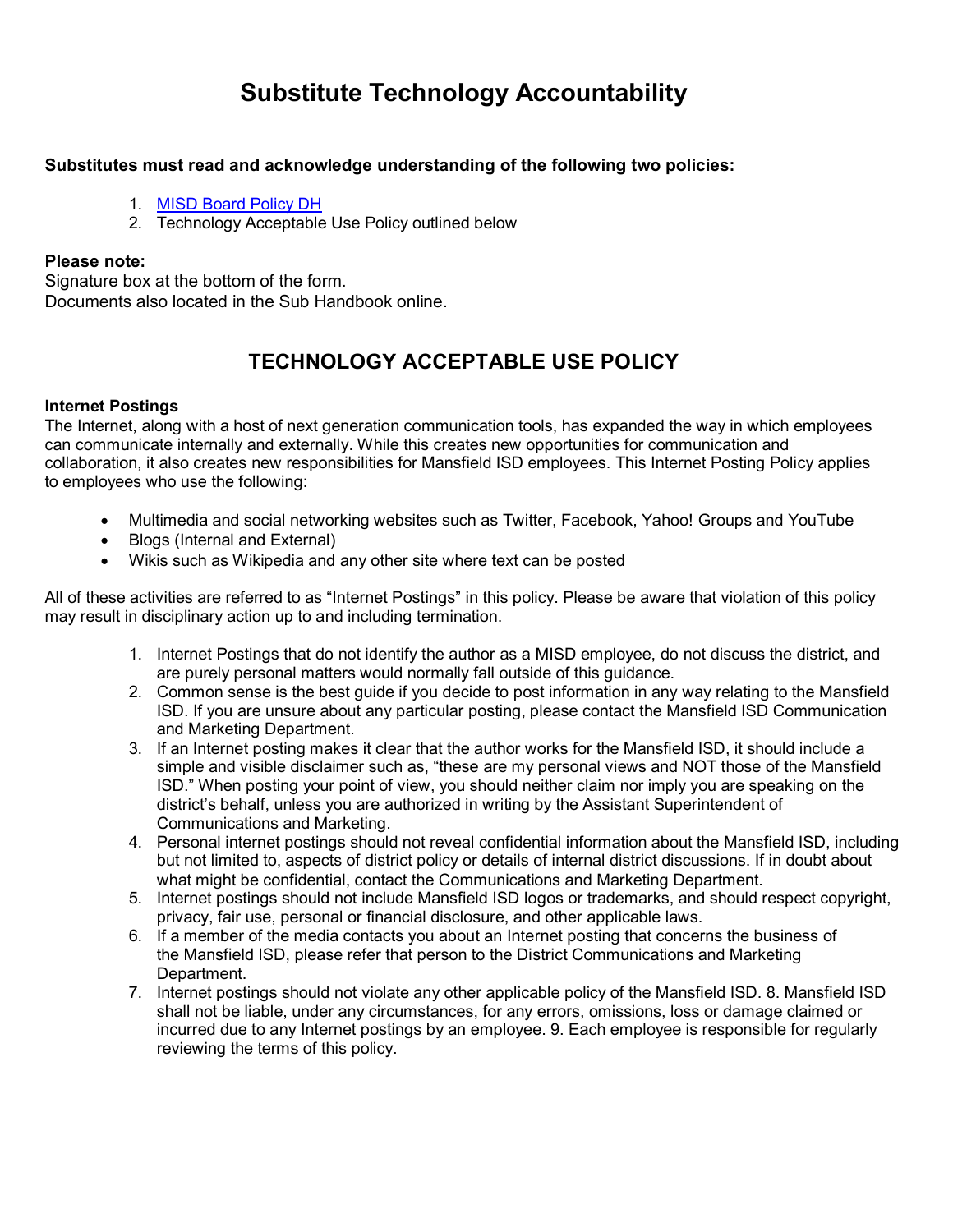## **INTERNET SAFETY POLICY FOR MANSFIELD ISD**

It is the policy of Mansfield ISD to (a) prevent user access over its computer network to, or transmission of, inappropriate material via Internet, electronic mail, or other forms of direct electronic communications; (b) prevent unauthorized access and other unlawful online activity; (c) prevent unauthorized online disclosure, use or dissemination of personal identification information of minors; and (d) comply with the children's Internet Protection Act [Pub. L. No. 106554 and 47 USC 254(h)].

ACCESS TO INAPPROPRIATE MATERIAL: To the extent practical, technology protection measures (or "Internet filters") shall be used to block or filter access to inappropriate information. Specifically, as required by the Children's Internet Protection Act<sup>\*</sup>, technology protection measures shall be used to block visual depictions of material that is obscene, contains child pornography, or is harmful to minors.

Subject to staff supervision, technology protection measures may be disabled or, in the case of minors, minimized only for bona fide research or other lawful purposes.

INAPPROPRIATE NETWORK USAGE: To the extent practical, steps shall be taken to promote the safety and security of users of Mansfield ISD's online computer network when using electronic mail, chat rooms, instant messaging, and other forms of direct electronic communications. In compliance with the Children's Internet Protection Act, Mansfield ISD has adopted and implemented measures to prevent inappropriate network usage, including (a) access by minors to inappropriate or harmful material on the Internet; (b) unauthorized access, including so-called "hacking" and other unlawful activities by minors online; and (c) unauthorized disclosure, use, and dissemination of personal information regarding minors.

EDUCATION, SUPERVISION AND MONITORING: It shall be the responsibility of all members of Mansfield ISD's staff to educate, supervise and monitor appropriate usage of the online computer network and access to the Internet in accordance with this policy, the Children's Internet Protection Act, the Neighborhood Children's Internet Protection Act, and the Protecting Children in the 21st Century Act. Procedures for the disabling or otherwise modifying any technology protection measures shall be the responsibility of the Assistant Superintendent of Technology and Information Services or designated representatives. The Assistant Superintendent of Technology and Information Services may be reached at 817.299.1980.

\* CIPA definitions of terms:

TECHNOLOGY PROTECTION MEASURE. The term "technology protection measure" means a specific technology that blocks or filters Internet access to visual depictions that are: OBSCENE, as that term is defined in section 1460 of title 18, United States Code; CHILD PORNOGRAPHY, as that term is defined in section 2256 of title 18, United States Code; or Harmful to minors HARMFUL TO MINORS. The term "harmful to minors" means any picture, image, graphic image file, or other visual depiction that:

Taken as a whole and with respect to minors, appeals to a prurient interest in nudity, sex, or excretion; Depicts, describes, or represents, in a patently offensive way with respect to what is suitable for minors, an actual or simulated sexual act or sexual contact, actual or simulated normal or perverted sexual acts, or a lewd exhibition of the genitals; And taken as a whole, lacks serious literary, artistic, political, or scientific value as to minors.

SEXUAL ACT; SEXUAL CONTACT. The terms "sexual act" and "sexual contact" have the meanings given such terms in section 2246 of title 18, United States Code.

### **EMPLOYEE AGREEMENT FOR ACCEPTABLE USE OF THE DISTRICT'S TECHNOLOGY RESOURCES**

You are being given access to the district's technology resources, meaning electronic communication systems and electronic equipment. It is important that you read the applicable district policies and agreement form. [See policies CQ and DH, and provisions on use of electronic media in the employee handbook] Please contact Dr. Sean Scott, Assistant Superintendent of Technology and Information Services at 817.299.1989 if you have questions or need help understanding this material.

Inappropriate use of the district's technology resources may result in suspension or revocation of the privilege of using these resources, as well as other disciplinary or legal action, in accordance with applicable district policies and laws. As a user of the district's technology resources, you will be able to access:

• An unlimited number of databases, libraries, and resources;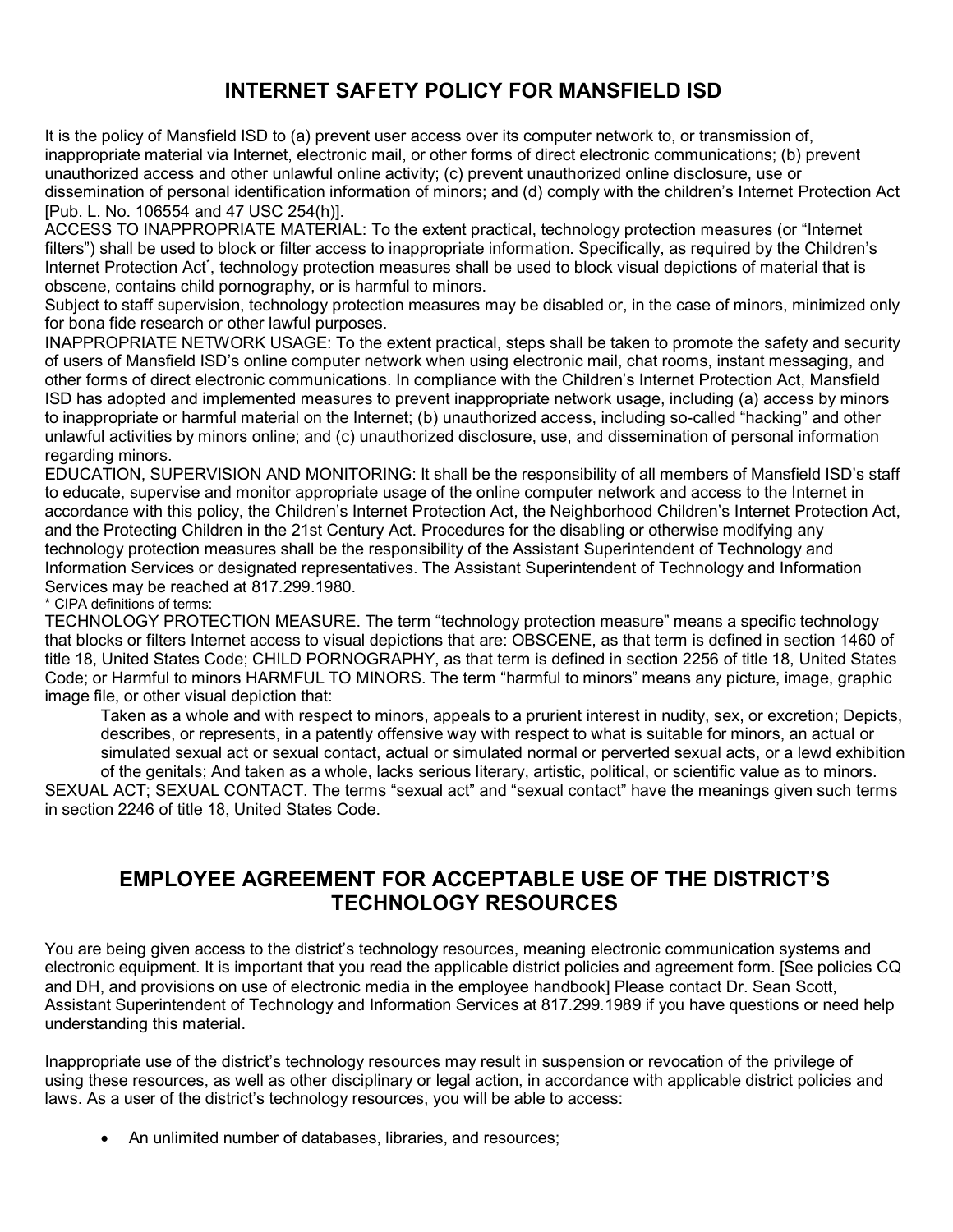- The Internet and other electronic information systems/networks, which can be used to communicate with schools, colleges, organizations, and individuals around the world; and
- Shared electronic equipment, which may have stored temporary Internet and electronic files of other users.

Please note that the Internet is a network of many types of communication and information networks. It is possible that you may run across some material you might find objectionable. While the district will use filtering technology to restrict access to such material, it is not possible to absolutely prevent such access. It will be your responsibility to follow the rules for appropriate use.

If you are being issued a district technology device that can be used off campus, you will be given additional materials addressing the proper use, care, and return of these devices.

### **RULES FOR APPROPRIATE USE**

- You will be assigned an individual account for hardware and Internet access, and you are responsible for maintaining the security of your account password. You may not share your password with others.
- The account is to be used mainly for purposes related to educational programs, school operations, and performance of job responsibilities, but some limited personal use is permitted.
- You must comply with the Public Information Act and the Family Educational Rights and Privacy Act (FERPA), including retention and confidentiality of student and district records.
- You must maintain the confidentiality of health or personnel information concerning colleagues, unless disclosure serves lawful professional purposes or is required by law.
- You are expected to conduct yourself respectfully and professionally when utilizing district technology resources to communicate electronically.
- You will be held responsible at all times for the proper use of your account, and the district may suspend or revoke your access if you violate the rules.
- E-mail transmissions and other use of technology resources are not confidential and can be monitored at any time to ensure appropriate use. Email content, internet use history, network communications, and other similar information may be releasable to third parties in compliance with the Public Information Act or as otherwise required by law.
- E-mail users are responsible for mailbox management including organization, cleaning, and compliance with records retention laws.

### **INAPPROPRIATE USES**

- Using the resources for any illegal purpose.
- Accessing the resources to knowingly alter, damage, or delete district property or information, or to breach any other electronic equipment, network, or electronic communications system in violation of the law or district policy.
- Damaging electronic communication systems or electronic equipment, including knowingly or intentionally introducing a virus to a device or network, or not taking proper security steps to prevent a device or network from becoming vulnerable.
- Disabling or attempting to disable any Internet filtering device.
- Encrypting communications to avoid security review.
- Using someone's account without permission.
- Pretending to be someone else when posting, transmitting, or receiving messages.
- Attempting to read, delete, copy, modify, or interfere with another user's posting, transmittal, or receipt of electronic media.
- Using resources to engage in conduct that harasses or bullies others.
- Sending, posting, or possessing materials that are abusive, obscene, pornographic, sexually oriented, threatening, harassing, damaging to another's reputation, or illegal, including cyber bullying and "sexting."
- Using e-mail or Web sites to engage in or encourage illegal behavior or to threaten school safety.
- Using inappropriate language such as swear words, vulgarity, ethnic or racial slurs, and any other inflammatory language.
- Violating others' intellectual property rights, including downloading or using copyrighted information without permission from the copyright holder.